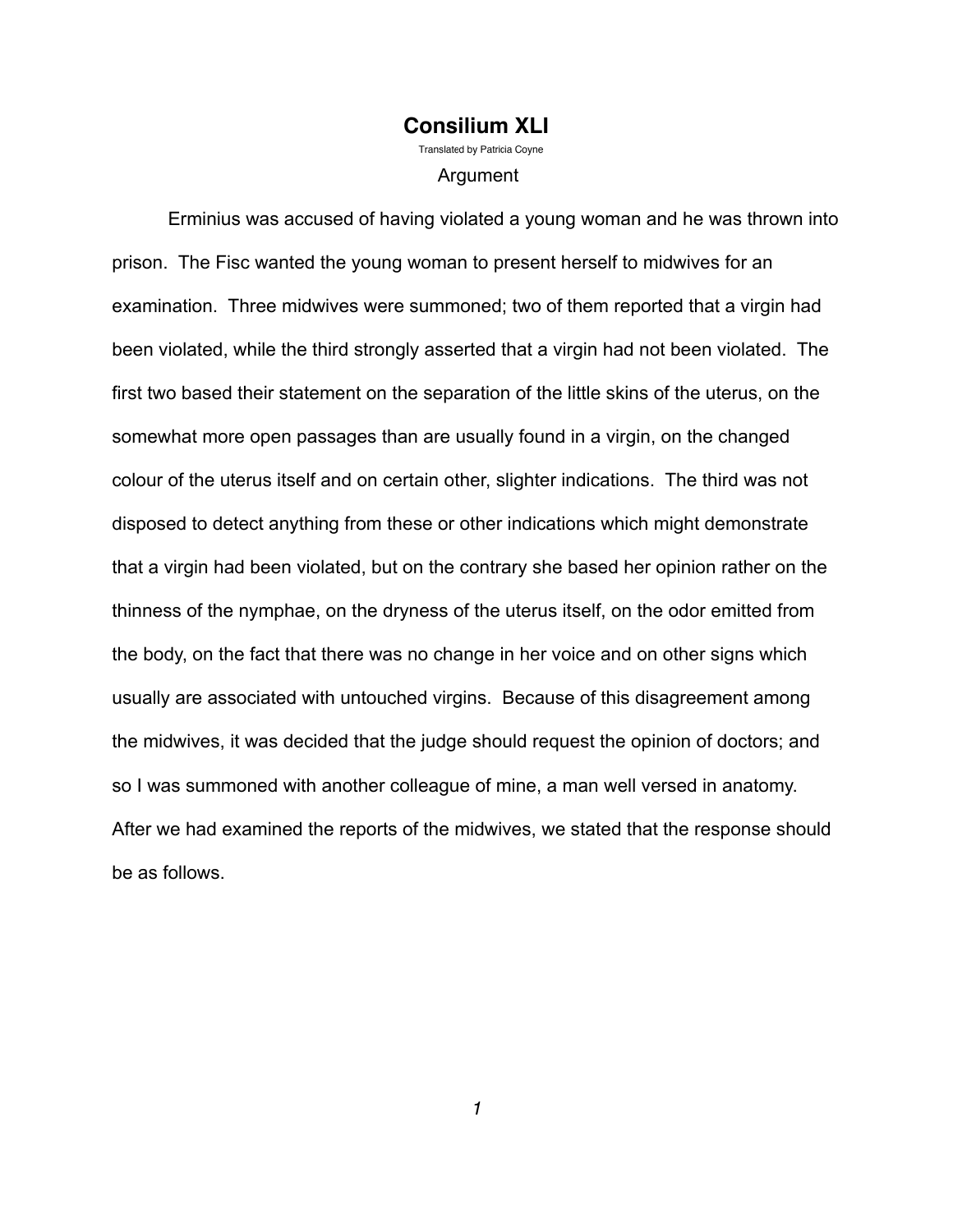#### **Summary**

- 1. No little skin which may demonstrate virginity is found naturally in virgins.
- 2. In a woman who has frequent intercourse there can sometimes be observed to be absent from the signs of virginity those which are deduced from the integrity of the hymen.
- 3. It cannot be inferred from the width of the passages that a virgin has ben violated, nor from narrowness of the passages that she has not been violated.
- 4. The colour of the uterus and its parts is not changed from a single sexual congress, but from the congress having been repeated several times in succession.
- 5. When a virgin is forced immediately after her menstrual purges, no signs of violation can appear. This is quite obvious.
- 6. A huskier voice does not occur in deflowered virgins after a single sexual act or from a gentle act of sexual intercourse, but from violent and very often repeated ones.
- 7. Bruising of the breasts does not appear in a young girl violated only once, but from several repeated encounters with a violator.
- 8. The veins of the neck of a deflowered virgin sometimes become thicker, and when this may occur.
- 9. Virginity is a certain quality abiding from nature and therefore is presumed to be present.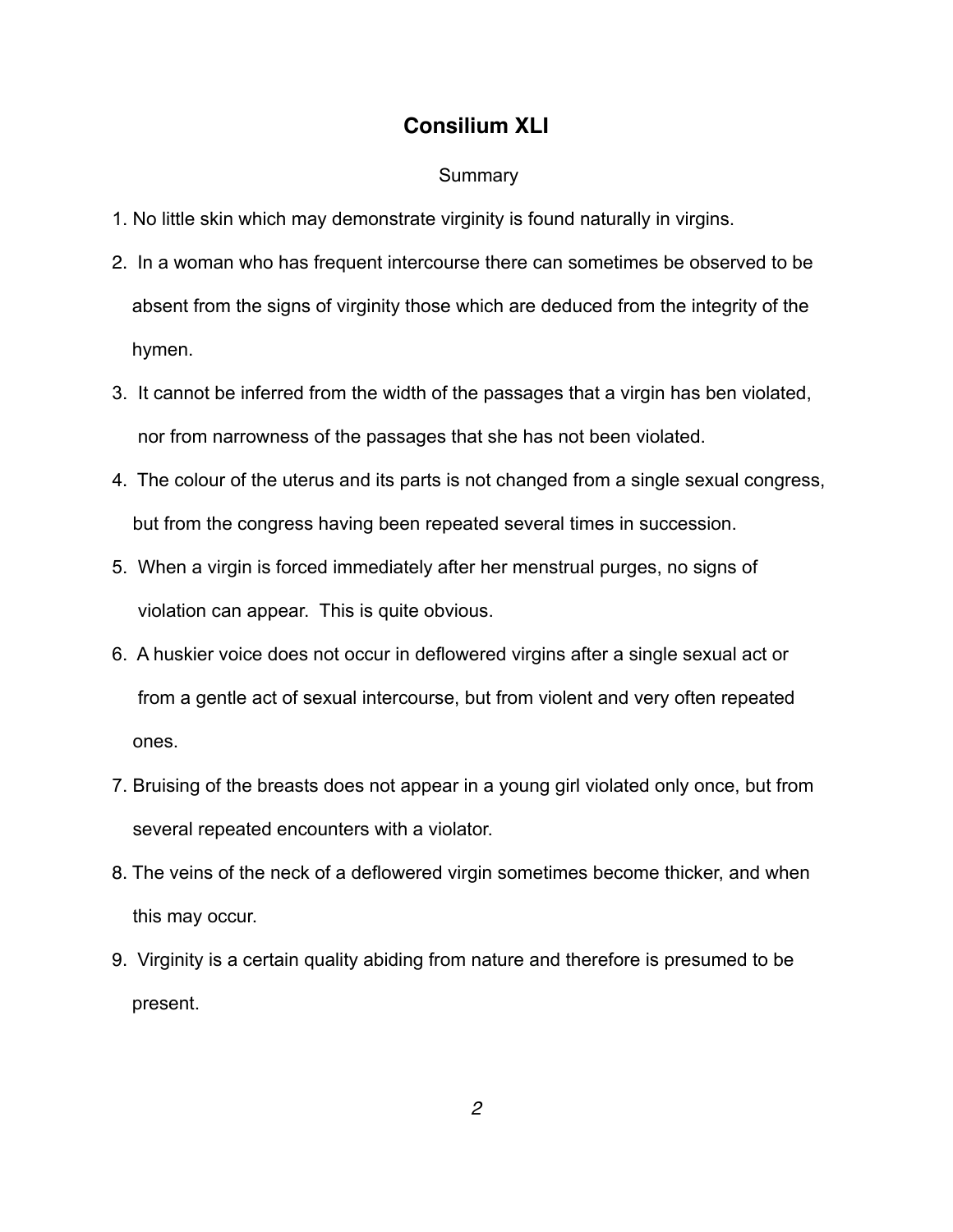**1.** Greater credibility in this case must be given to the one midwife who affirmed that a virgin was not deflowered than to the other two midwives who inclined to the opinion that one had been deflowered; and the reason is because the one midwife set down an opinion more similar to and more in agreement with the opinion of all the doctors; for those indications which were brought forward to prove the contrary by the other two ought not to influence us because they are either false, or without substance and foolish, or are less certain; and finally they can bring forward nothing in the way of conclusive proof. For in respect to the separation of the little skins of the uterus, as those two midwives kept asserting, it is certain that they spoke thus because they were pronouncing in accordance with the common way of women rather than because in the case of the young woman they recognized anything about these pertinent to the truth of the matter; since it should be evident that the little skin called the hymen, about which the midwives do much prating, is in no way found in virgins naturally constituted, as we prove elsewhere from the common opinion of doctors and especially of the more recent anatomists: *lib. 4 harum quest. Tit. 2. quest. 2.* Because if by hymen or little skin the previously mentioned midwives understood the true hymen, which to be sure may be present because of the coherence and composition of the four little pieces of flesh existing behind the nymphae in the uterus, we still state that they could not have recognized that a virgin had been raped from their laceration; for it is certain, (which the Fisc itself did not dispute), that Erminius, if it is given that he did indeed deflower the young woman, could have had congress with her just once; for he had remained until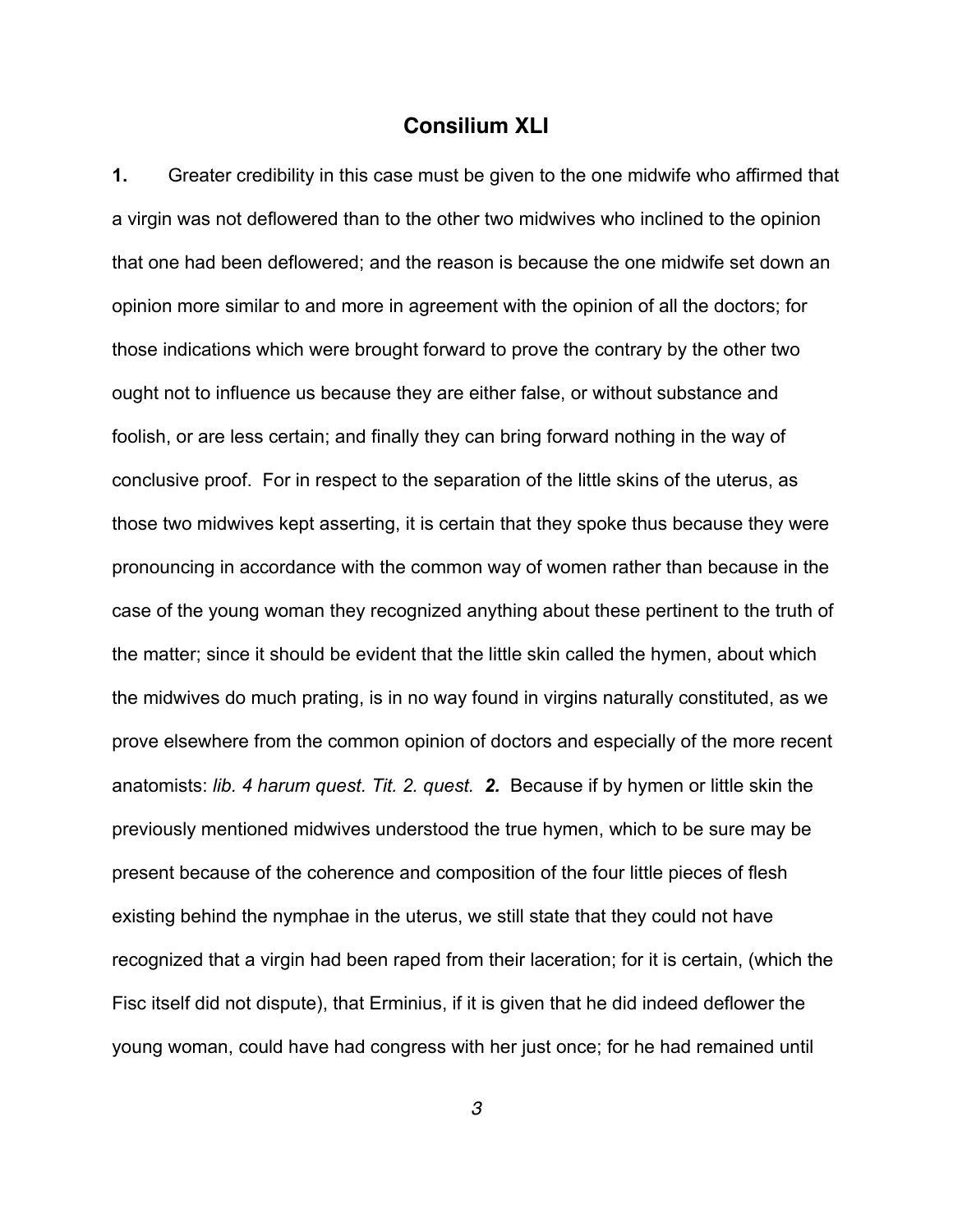the third hour of the night in the home of a friend; he had already sought his own home by the fourth hour, as is confirmed by the testimony of witnesses; but the rape is presumed to have been committed after the third hour of the night, whence it is not likely, if everything is considered correctly, that Erminius had knowledge of the virgin more than only a single time; therefore, if it is granted that he knew her at all, given that he knew her only once, it is not possible that any violation of these little pieces of flesh should be apparent from a single encounter, and so the midwives cannot affirm from this that a virgin had been deflowered, because if coition has not been repeated, those little pieces of flesh which separated after the first carnal union are rejoined by the medium of the blood which they pour out, so that in themselves they offer no proof of violation. Thus the excellent *Severin. Pinaeus Anatomicus expertissimus lib.1. de not. virginis, cap. 6.* has said concerning this that it is possible for visible, recognized signs of virginity to be evident even in a woman who gives birth from her uterus, those signs, of course, which are determined from the integrity of those little bits of flesh; hence it must be said these midwives in no way recognize the true hymen which is formed by the connection of those little pieces of flesh, but foolishly think it is that little skin, which the common but false opinion of men may accept for the hymen and which is never found in any virgins who have a naturally constituted uterus, as has been demonstrated. But even given that these midwives might have been so learned and experienced, which I did not believe to have been the case, that they could recognize the true hymen, that is the previously mentioned connection of those little pieces of flesh, they still could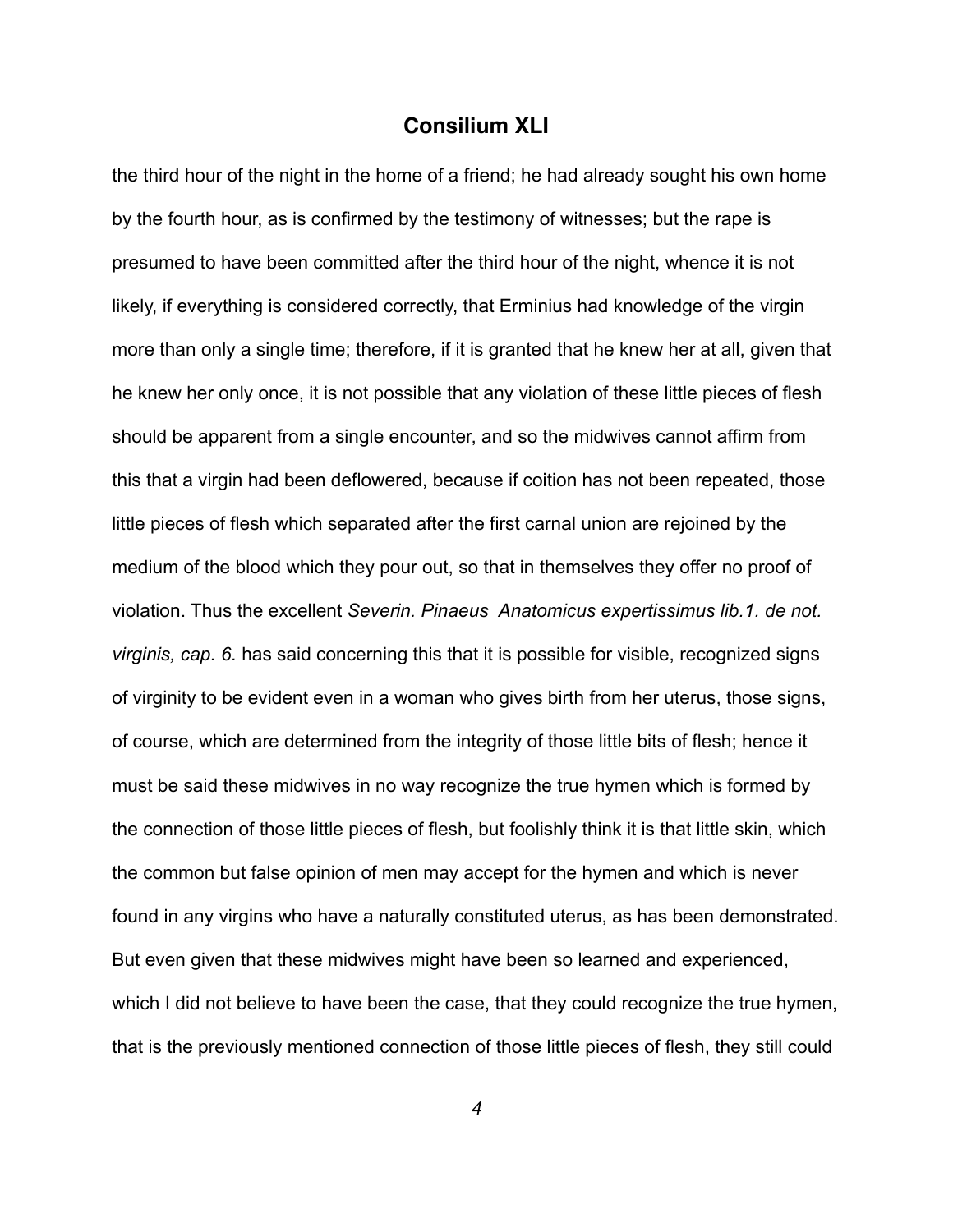not have observed the laceration of these in the young woman, for the reason that, since the young woman, as it is supposed, was known only once by Erminius and Erminius is endowed with a very small membrum virile, and moreover, since the examination was made after twenty days had passed from the supposed defloration, only a very shameless woman would presume to recognize a violation against a virgin.

**3.** Moreover, we have judged to be entirely worthless another indication based on the width of the passage of the uterus itself observed in the young woman, since the integrity of a virgin cannot be argued from the narrowness of these passages, nor the defloration of a virgin from their width, because it is well known that in respect to the constitution of the uterus women differ among themselves in narrowness and width and in smallness and largeness no less than males differ with respect to thinness or thickness, shortness or length of the penis; as you will discover, from those virgins against whom no suspicion of defloration can be imagined, that some have passages so open and wide, indeed even so moist, that not even the most used prostitute could have passages as moist and wide and open, so that if they are joined to a man endowed with a small membrum virile, since their passages have been made larger, they would be able to conceive only with difficulty, not just because of the previously mentioned width of the passages, on account of which they are unable to hold fast and embrace male semen, but also because the very pleasure of coitus in both is significantly diminished, whence conception can follow less readily. On the other hand, some women are endowed with a uterus so narrow and dry that even if they are excited innumerable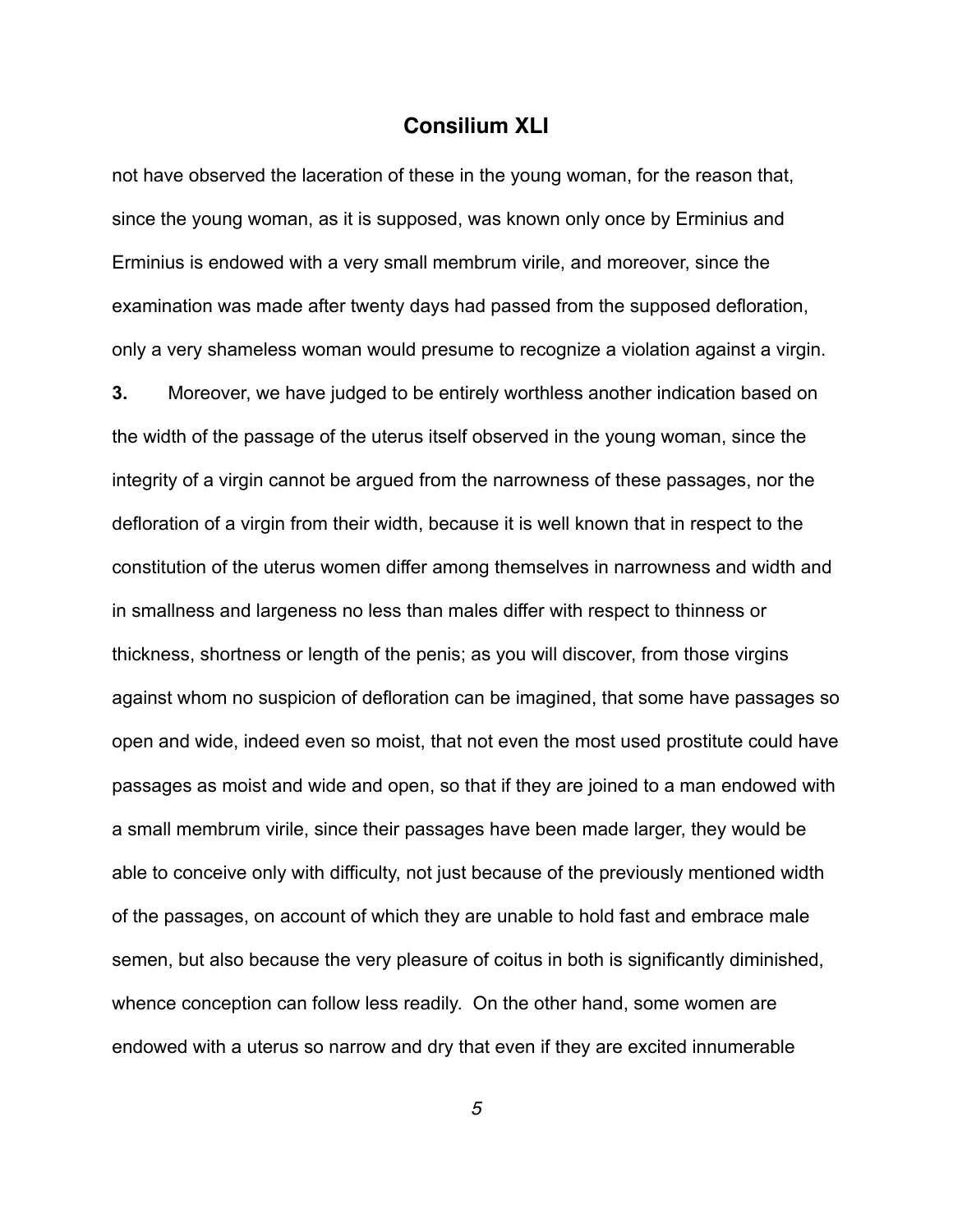times a day, yet they are accustomed to experience not even a moment of the sexual embrace and indeed some of them even abstain from coitus for much of the time, easily reverting to almost the same state which they had when they were virgins and, just as if they were deflowered for the first time, they shed blood in coitus if they have intercourse with a man again, as can be observed in the case of widows who, even if they have born several children, lead a chaste life and who have remained many years away from men. But in our case such useless indicators of destroyed virginity are brought forward by these midwives because they were not able to observe more potent proofs and they do not have better proofs because they are ignorant.

**4.** Wherefore, they deduce a no less empty proof of defloration from the changed colour of the uterus itself and easily demonstrate from this and from the preceding evidence that they do not know how to judge as they should in respect to this matter concerning which they were summoned that they might report as if they were expert. Moreover, it is well known that the colour of the uterus and of its parts is not so easily changed from only a single, unrepeated act of sexual intercourse, especially when the woman has a rather wide passage, as is observed in the young woman, and the man is endowed with a small membrum virile as is the case with Erminius. And when these conditions occur in the opposite way, then, because of repeated friction and the violence sometimes suffered, at least in first unions, the labra and nymphae and the other parts of the uterus itself easily change colour from red to a lighter shade. But even given that with the wideness of the passages providing no obstacle and the smallness of the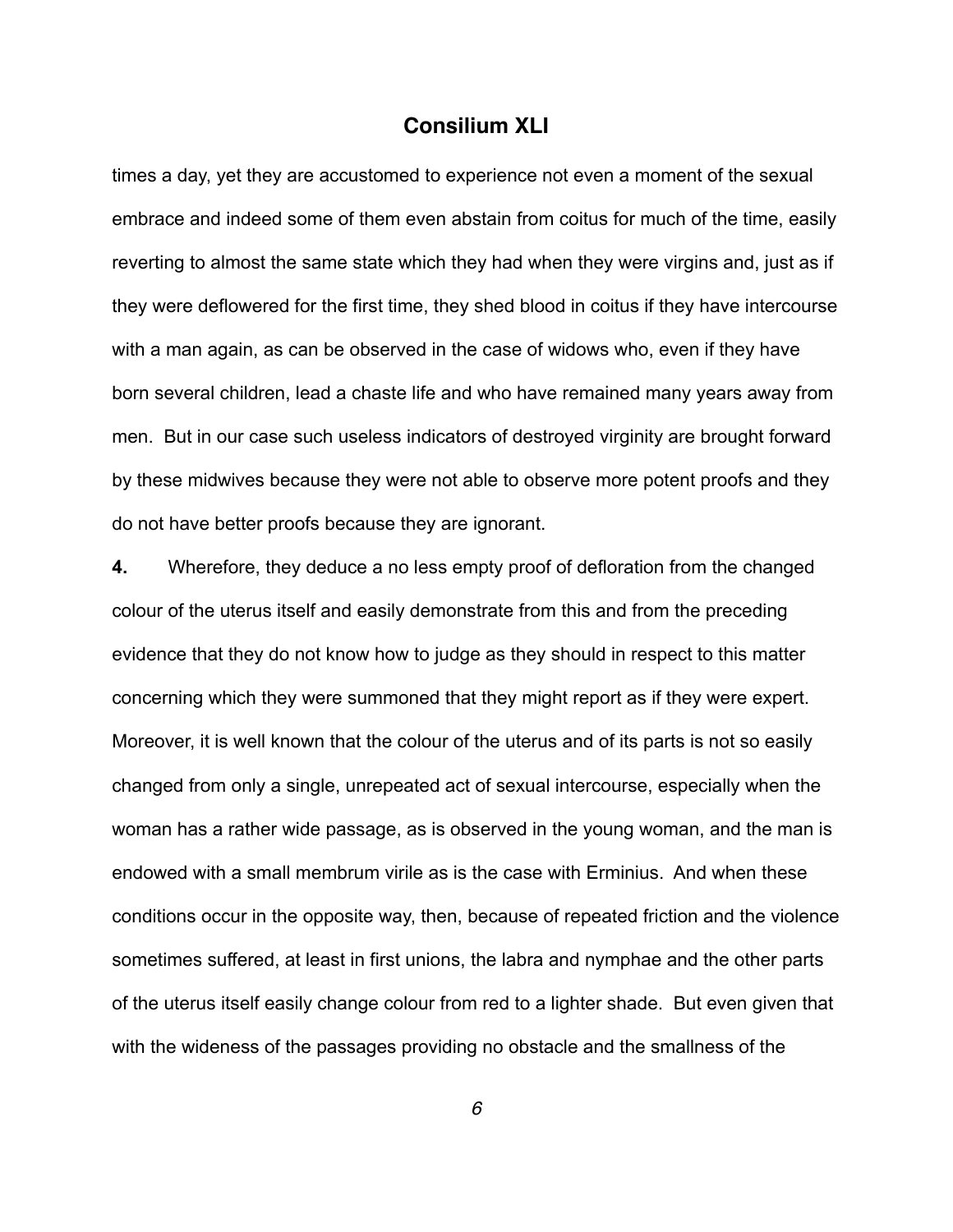membrum virile the parts of the uterus could change their natural colour from a single act of intercourse, it is certain that this change of colour is not permanent, but is erased after the first days have barely passed, unless intercourse is repeated; but the investigation of the rape of the young woman was made on the twentieth day from the day on which she is presumed to have been deflowered and afterwards she was not known further by Erminius. Therefore, the midwives were not able to observe any change of colour of this kind in the parts of the uterus of the young woman and thus they could not pick out any evidence, not even the slightest sign, of defloration.

**5.** We should add to this that whenever the defloration of a virgin has followed immediately after a menstrual cleansing, as clearly happened in our case, not only can no change of colour be observed in the private parts of the woman, but no tearing of the membranes nor anything else which could clearly show any sign of defloration, unless the man had a penis too big with respect to the uterus of the woman involved, which did not occur in this case, or unless the sexual intercourse had been repeated in the following days.

**6.** But there are other indications much slighter than the ones previously mentioned which are brought forward by these ignorant midwives, as those which are deduced from a deeper voice, from bruising of the breasts and from the rather swollen veins of the neck. For with regard to a deeper voice, it is evident that this certainly happens, as we said happens with the changed colour of the parts of the uterus, not from a single, simple, non violent act of sexual intercourse, but that the voice becomes deeper with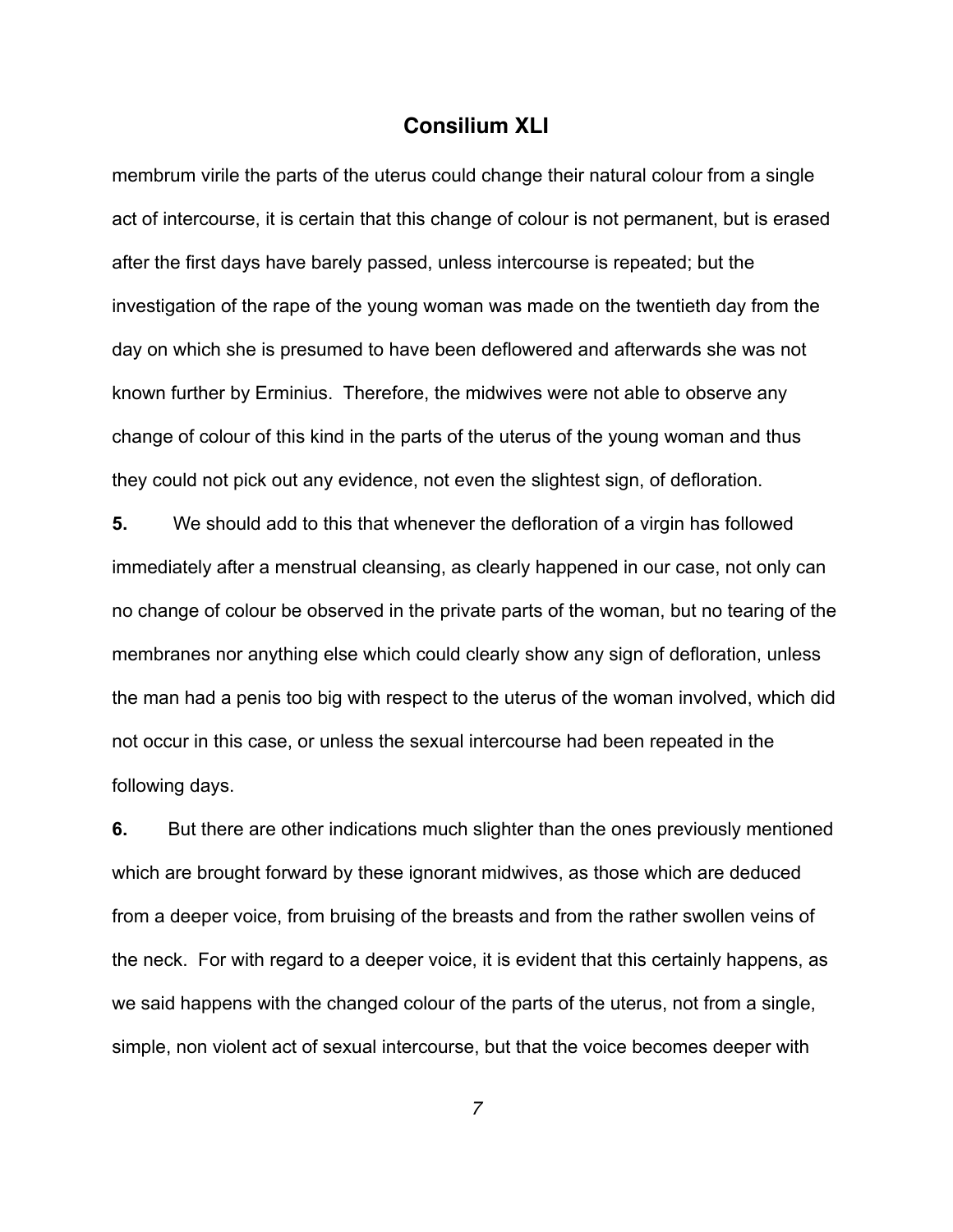repeated, multiple and violent acts of intercourse; besides, this young woman has been endowed by nature with a husky little voice, as witnesses examined on behalf of Erminius and even the mother of the young woman attest; this indeed was very appropriate, since the young woman had been endowed with thicker parts of the neck, especially the veins; as a result, since these midwives would never have heard the young woman speaking at any other time, it is not strange that, if now hearing a voice somewhat deeper than is customarily observed in other young women, they tried to produce from this a sign of defloration, which they could in no way have done if they had been acquainted with the natural quality of the voice of the young woman in question. To which I add this, the deepness of a voice does not depend as much on sexual intercourse as it does from giving birth and emission in women; whence we deduce that, even if it had been observed in the virgin that her voice had been changed and from being rather light and thin had become rather deep, this did not occur from defloration but from a discharge of semen or from emission made perhaps in dreams.

**7.** With respect to the bruising of the breasts which these midwives also foolishly imagine they saw in this young woman, it must be stated that they are completely blind, since those also are signs which are not present here and cannot be present, yet which they in all seriousness affirm to be present. For bruising, as also with the other indications noted above, does not appear in the breasts from a single and smooth sexual union with a man or from simple defloration, but in particular from often repeated sexual union and expressly from sexual union engaged in with force and violence; for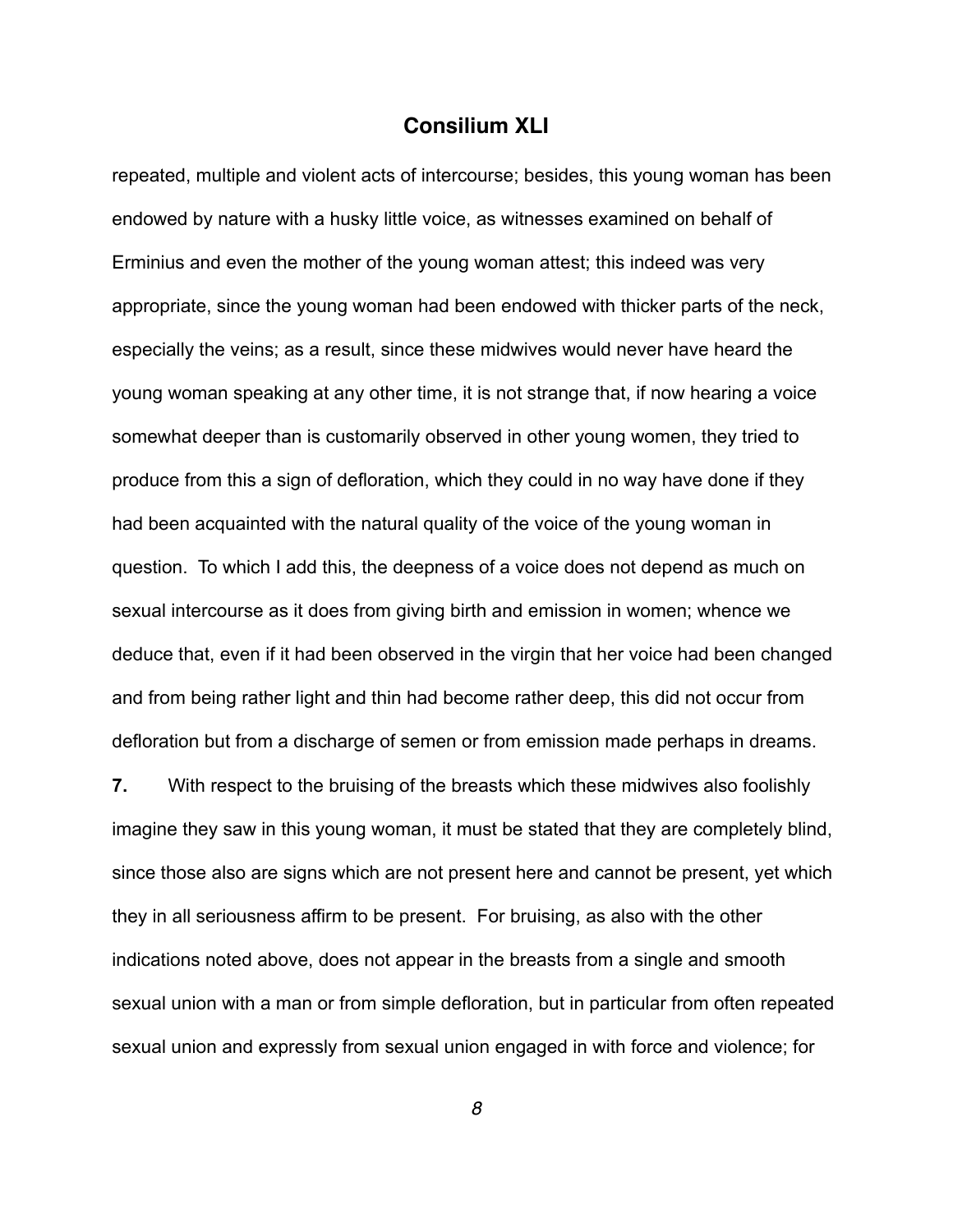this change of colour may be from a flowing of blood from the veins of the uterus to the breasts, for since the uterus has a very great deal in common with the breasts, because of the repeated motion and heat produced in sexual intercourse either the blood itself or the hotter vapours dispersed from the uterus easily transfer themselves to the breasts, and when this happens the nipples of the breasts are endowed with a duskier colour than allotted in nature; they darken; although if this should happen from only a single sexual union, unless the sexual union is repeated, not long afterwards the discoloration is completely gone and the nipples of the breasts return to their natural colour on account of the dispersion of the vapour or as a result of the thinner blood which flowed to them; yet, howsoever the matter comes about, it is certain that this indication of defloration is so slight as to amount to nothing at all.

**8.** It is said further that the veins of the neck in those who have been deflowered do not become thicker from the defloration, but that this happens only when sexual union has been repeated several times or defloration has taken place with much violence and anguish, which factors do not apply in our case as is clear from what has been said above. And truly, how do the midwives dare to affirm that the young woman has thicker veins in her neck than she had previously if they never examined her in respect to their appearance? For this thickness of veins should be attributed to the condition which they attained before the presumed defloration; for just as some men have heavier members and parts than others, so the veins in the neck of some virgins are thinner and in others thicker, as occurs also in the case of the young woman who for a similar cause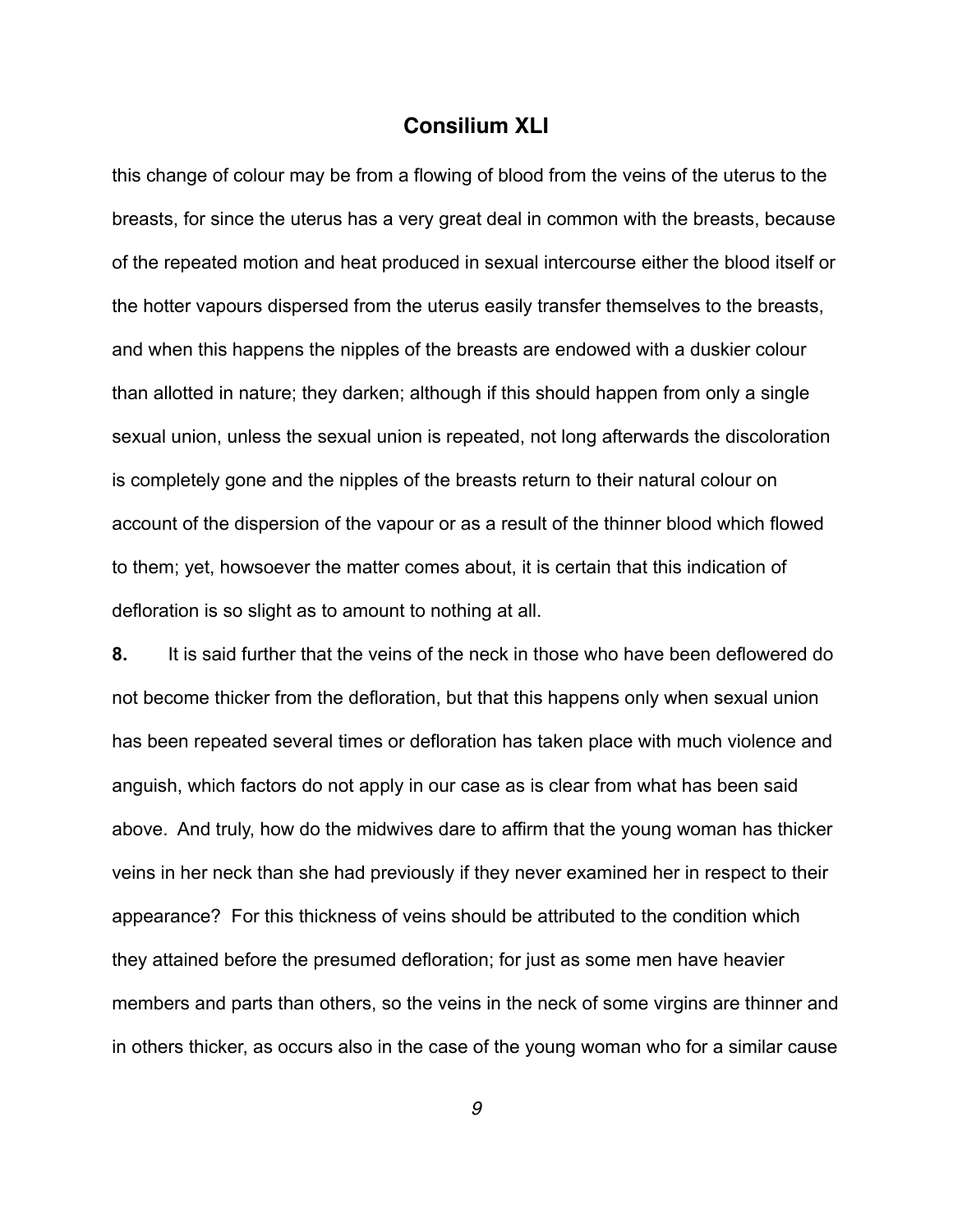has a richer voice than young women are accustomed to have. And the deposition of these midwives appears to have been influenced by these signs, since from useless indications and from those which in fact do not exist they try to ascertain that a virgin had been deflowered.

**9.** Therefore, the false and futile depositions of these midwives having been refuted, there remains only the true deposition of the other midwife, supported on firm foundations since she has shown herself to be more skilled and more experienced than the other two, and so her position must be accepted as the truer one, namely that a virgin was not deflowered since no indications were observed or could be observed in respect to the condition of those little pieces of flesh, or tearing of the membranes, no enlarging of the passages made by force, but only what was given to the young woman by nature, no change of colour of the parts of the uterus is present, but it appears to preserve its own natural colour completely, and no deepening of the voice whatsoever happened recently, no bruising on the nipples of the breasts, no new thickness in the veins of the neck could be observed, but on the contrary from the smallness of the nymphae and the dryness of the uterus itself, from the odor given out from the body and from many other indications demonstrated by the more experienced midwife, it can be concluded that a virgin had not been deflowered, **9.** thus, since virginity is one quality abiding from nature and in fact is presumed to be present *Mascard. de Probat. concl. 1410. num.1. Tom.3.,* it is clear that since no firm proof could be brought forward to the contrary, the young woman must be presumed to be a virgin, and Erminius did not